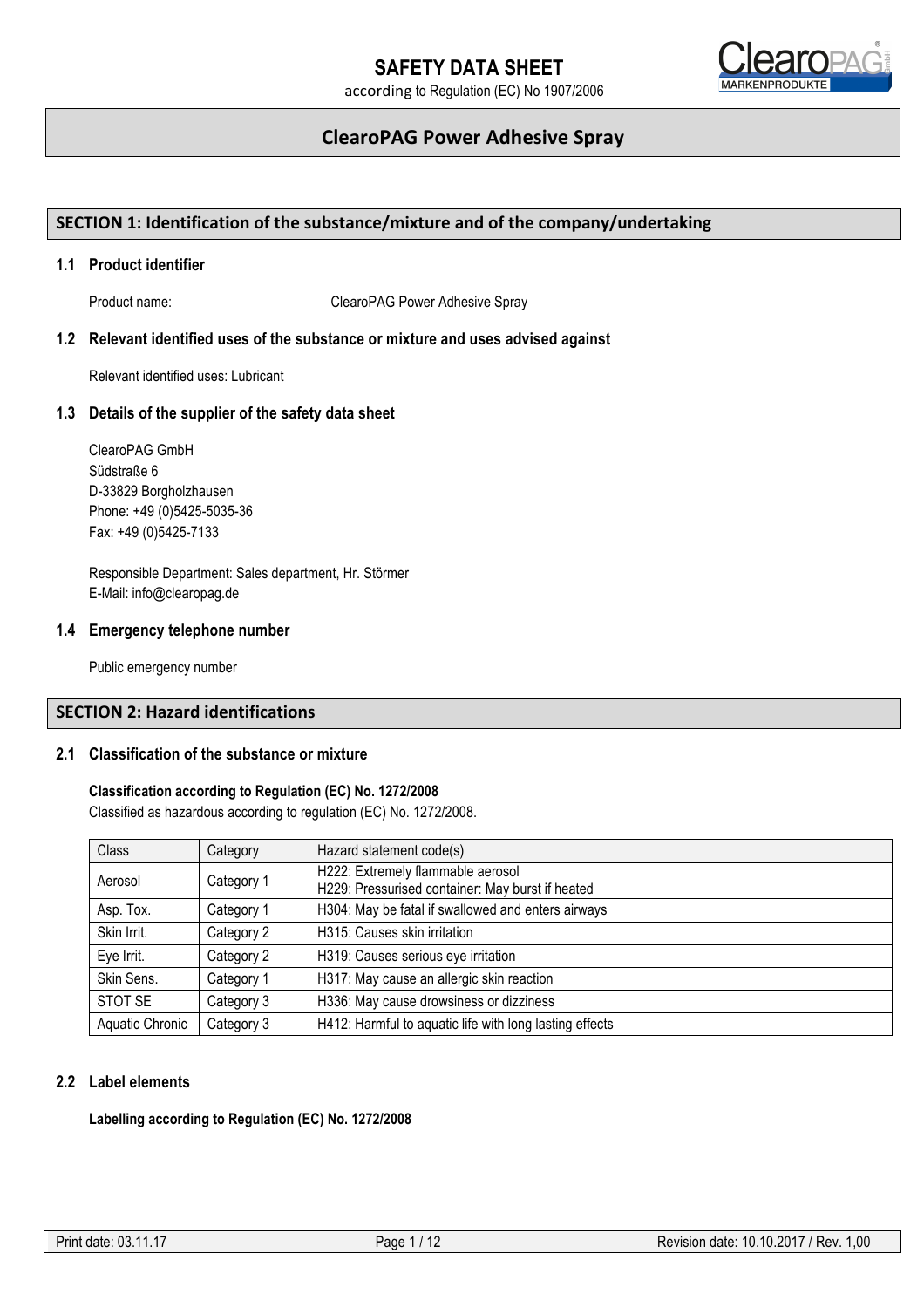# **SAFETY DATA SHEET**

according to Regulation (EC) No 1907/2006



## **ClearoPAG Power Adhesive Spray**

| Pictograms   |                  |                                                                                                                                                           |
|--------------|------------------|-----------------------------------------------------------------------------------------------------------------------------------------------------------|
| Signal word  |                  | <b>DANGER</b>                                                                                                                                             |
|              |                  | Hazard components which must be listed on the label:<br>Rosin<br>Isohexane, < 5 % n-hexane<br>Acetone<br>Hydrocarbons, C7, n-alkanes, isoalkanes, cyclics |
| H-statements |                  |                                                                                                                                                           |
|              | H <sub>222</sub> | Extremely flammable aerosol                                                                                                                               |
|              | H <sub>229</sub> | Pressurised container: May burst if heated                                                                                                                |
|              | H315             | Causes skin irritation                                                                                                                                    |
|              | H317             | May cause an allergic skin reaction                                                                                                                       |
|              | H319             | Causes serious eye irritation                                                                                                                             |
|              | H336             | May cause drowsiness or dizziness                                                                                                                         |
|              | H412             | Harmful to aquatic life with long lasting effects                                                                                                         |
| P-statements |                  |                                                                                                                                                           |
|              | P <sub>210</sub> | Keep away from heat, hot surfaces, sparks, open flames and other ignition sources. No smoking                                                             |
|              | P <sub>211</sub> | Do not spray on an open flame or other ignition source                                                                                                    |
|              | P251             | Do not pierce or burn, even after use                                                                                                                     |
|              | P <sub>271</sub> | Use only outdoors or in a well-ventilated area                                                                                                            |
|              | P280             | Wear protective gloves/protective clothing/eye protection/face protection                                                                                 |
|              | P410+P412        | Protect from sunlight. Do not expose to temperatures exceeding 50 °C/122 °F                                                                               |

## **2.3 Other hazards**

In case of insufficient ventilation and/or through use, explosive/highly flammable mixtures may develop.

## **SECTION 3: Composition/information on ingredients**

## **3.2 Mixtures**

## **Hazardous ingredients**

| CAS No.<br>EG No.<br><b>REACH No.</b> | <b>Name</b><br><b>GHS Classification</b>                                             | Concentration                         |
|---------------------------------------|--------------------------------------------------------------------------------------|---------------------------------------|
| $115 - 10 - 6$                        | Dimethyl ether                                                                       | $60 - 55 \%$                          |
| 204-065-8                             | Flam. Gas 1, H220; Liq. Gas, H280                                                    |                                       |
| 01-2119472128-37                      |                                                                                      |                                       |
| 8050-09-7                             | Rosin                                                                                | $5 - 10\%$                            |
| 232-475-7                             | Skin Sens. 1, H317                                                                   |                                       |
| 01-2119480418-32                      |                                                                                      |                                       |
| $107 - 83 - 5$                        | Isohexane, $< 5 %$ n-hexane                                                          | $5 - 510 \%$                          |
| 931-254-9                             | Flam. Liq. 2, H225; Skin Irrit. 2, H315; Asp. Tox. 1, H304; STOT SE 3, H336; Aquatic |                                       |
| Print date: 03.11.17                  | Page 2 / 12                                                                          | Revision date: 10.10.2017 / Rev. 1,00 |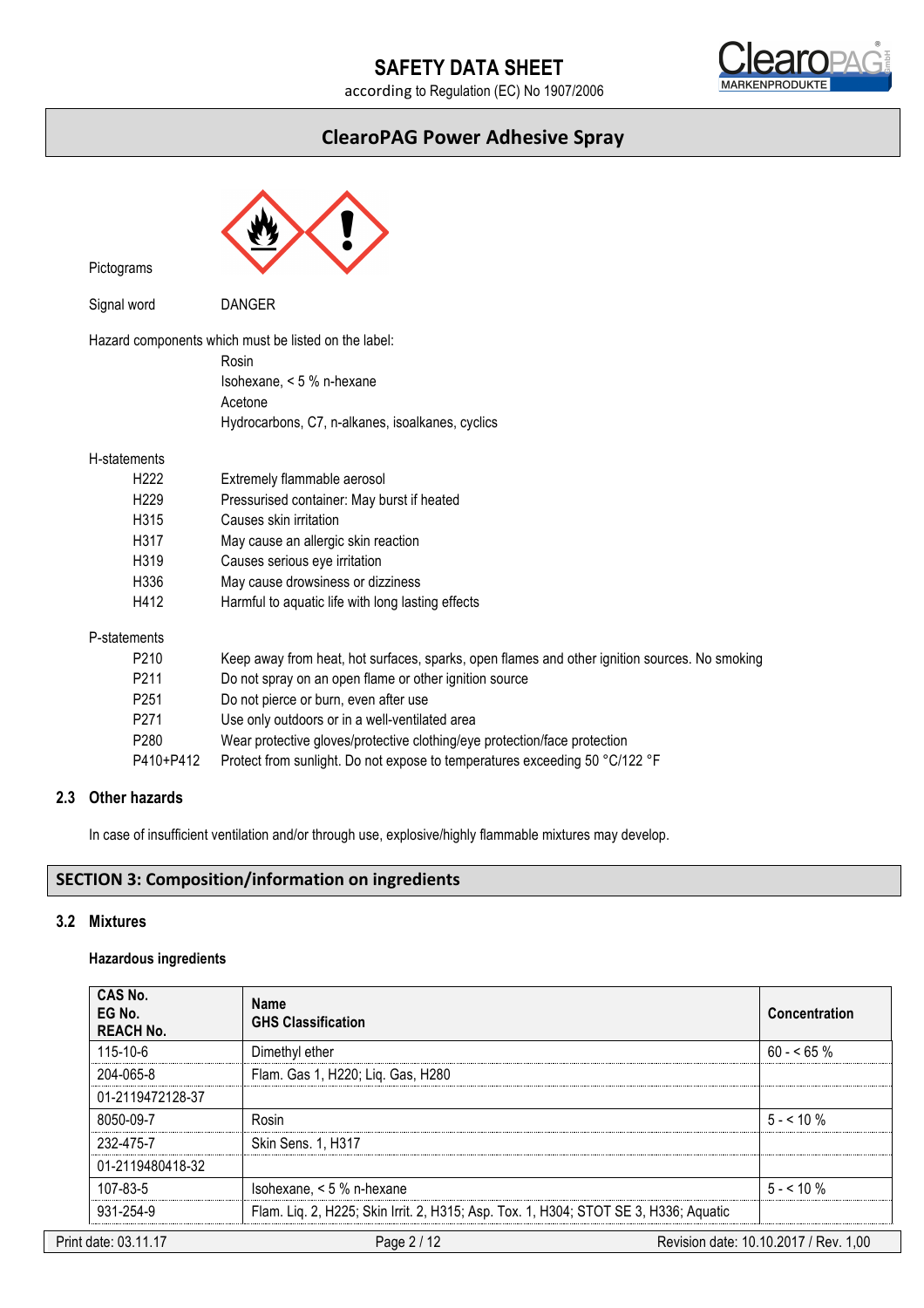



## **ClearoPAG Power Adhesive Spray**

|                  | Chronic 2. H411                                                                                                                           |             |
|------------------|-------------------------------------------------------------------------------------------------------------------------------------------|-------------|
| 01-2119484651-34 |                                                                                                                                           |             |
| 67-64-1          | Acetone                                                                                                                                   | $5 - 10\%$  |
| 200-662-2        | Flam. Liq. 2, H225; Eye Irrit. 2, H319; STOT SE 3, H336; EUH066                                                                           |             |
| 01-2119471330-49 |                                                                                                                                           |             |
|                  | Hydrocarbons, C7, n-alkanes, isoalkanes, cyclics                                                                                          | $5 - 10\%$  |
| 927-510-4        | Flam. Liq.2, H225; Skin Irrit. 2, H315; Asp. Tox. 1, H304; STOT SE 3, H336; Aquatic<br>Chronic 2, H411                                    |             |
| 01-2119475515-33 |                                                                                                                                           |             |
| 110-82-7         | Cyclohexane                                                                                                                               | $0.1 - 5\%$ |
| 203-806-2        | Flam. Lig.2, H225; Skin Irrit. 2, H315; Asp. Tox. 1, H304; STOT SE 3, H336; Aquatic<br>Acute 1 ( $M = 1$ ), H400; Aquatic Chronic 1, H410 |             |
| 01-2119463273-41 |                                                                                                                                           |             |
| 1314-13-2        | Zinc oxide                                                                                                                                | $0.1 - 5\%$ |
| 215-222-5        | Aquatic Acute 1 (M = 1), H400; Aquatic Chronic 1 (M = 1), H410                                                                            |             |
| 01-2119463881-32 |                                                                                                                                           |             |

Full text of H and EUH statements: see section 16.

## **SECTION 4: First aid measures**

### **4.1 Description of first aid measures**

#### **General information:**

In case of accident or unwellness, seek medical advice immediately (show directions for use or safety data sheet if possible).

#### **After inhalation:**

Provide fresh air. If breathing is irregular or stopped, administer artificial respiration. In case of respiratory tract irritation, consult a physician.

#### **After contact with skin:**

After contact with skin, wash immediately with plenty of water and soap. Take off immediately all contaminated clothing and wash it before reuse. Medical treatment necessary.

#### **After contact with eyes:**

In case of contact with eyes flush immediately with plenty of flowing water for 10 to 15 minutes holding eyelids apart and consult an ophthalmologist. Remove contact lenses, if easy to do. Continue rinsing.

#### **After ingestion:**

Observe risk of aspiration if vomiting occurs. If accidentally swallowed rinse the mouth with plenty of water (only if the person is conscious) and obtain immediate medical attention.

#### **4.2 Most important symptoms and effects, both acute and delayed**

Symptoms may develop several hours following exposure; medical observation therefore necessary for at least 48 hours.

### **4.3 Indication of any immediate medical attention and special treatment needed**

First Aid, decontamination, treatment of symptoms.

#### **SECTION 5: Firefighting measures**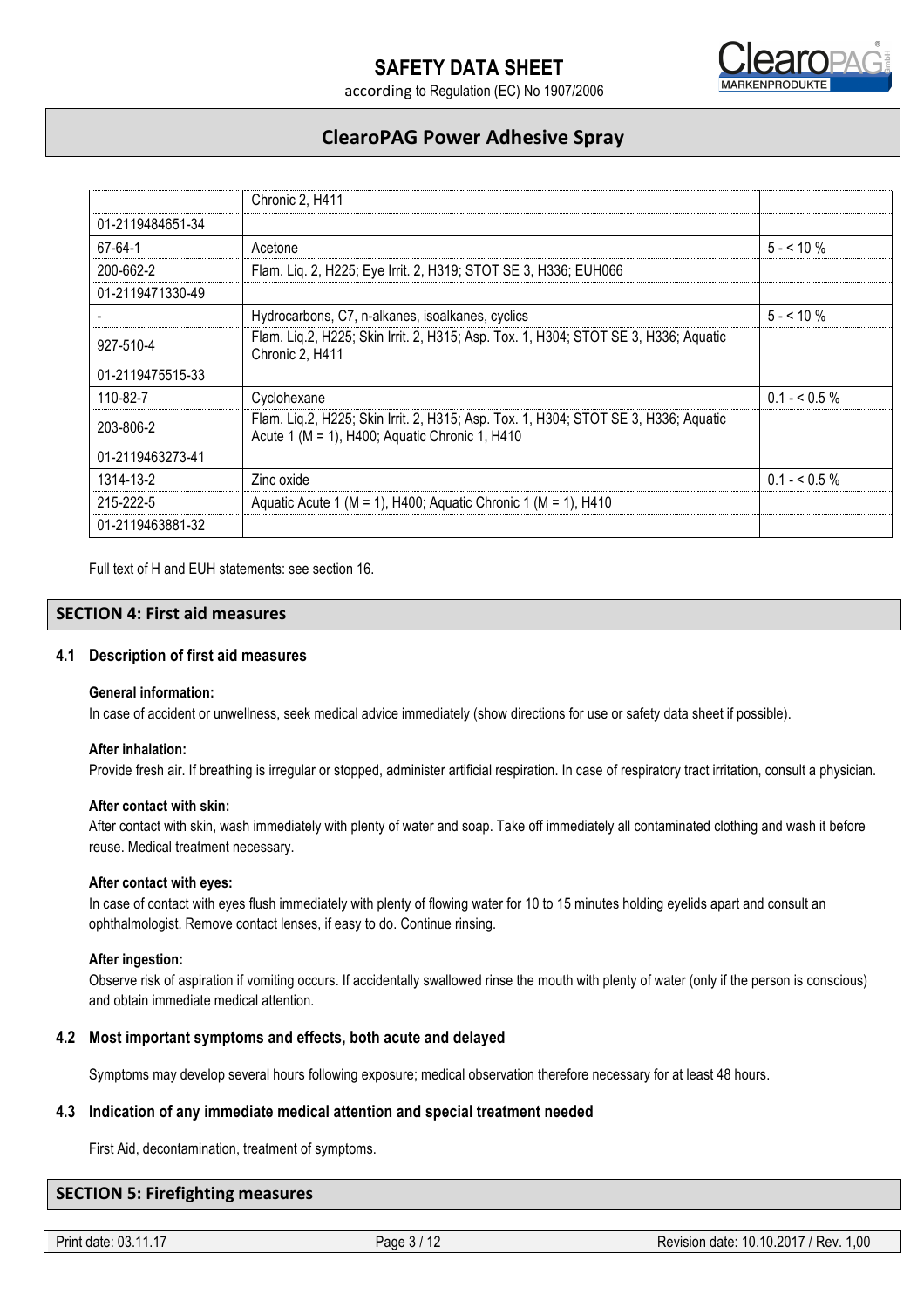

## **ClearoPAG Power Adhesive Spray**

#### **5.1 Extinguishing media**

#### **Suitable extinguishing media:**

Foam, extinguishing powder, Carbon dioxide (CO2).

## **Unsuitable extinguishing media:**

Water.

#### **5.2 Special hazards arising from the substance or mixture**

Extremely flammable aerosol. Vapours can form explosive mixtures with air.

#### **5.3 Advice for firefighters**

#### **Special protective equipment:**

Wear a self-contained breathing apparatus and chemical protective clothing. Full protection suit.

#### **Additional information:**

Use water spray jet to protect personnel and to cool endangered containers. Suppress gases/vapours/mists with water spray jet. Collect contaminated fire extinguishing water separately. Do not allow entering drains or surface water.

## **SECTION 6: Accidental release measures**

#### **6.1 Personal precautions, protective equipment and emergency procedures**

Remove all sources of ignition. Provide adequate ventilation. Do not breathe gas/fumes/vapours/spray. Avoid contact with skin, eyes and clothing. Use personal protection equipment.

#### **6.2 Environmental precautions**

Do not allow uncontrolled discharge of product into the environment. Risk of explosion.

#### **6.3 Methods and material for containment and cleaning up**

Provide adequate ventilation. Absorb with liquid-binding material (e. g. sand, diatomaceous earth, acid- or universal binding agents).

#### **6.4 Reference to other sections**

Safe handling: see section 7 Personal protection equipment: see section 8 Disposal: see section 13

## **SECTION 7: Handling and storage**

#### **7.1 Precautions for safe handling**

#### **Advice on safe handling**

Do not pierce or burn, even after use. If handled uncovered, arrangements with local exhaust ventilation have to be used. Do not breathe gas/fumes/vapours/spray.

#### **Advice on protection against fire and explosion**

Pressurized container: May burst if heated. Protect from sunlight. Do not expose to temperatures exceeding 50 °C. Do not pierce or burn, even after use. Take precautionary measures against static discharge.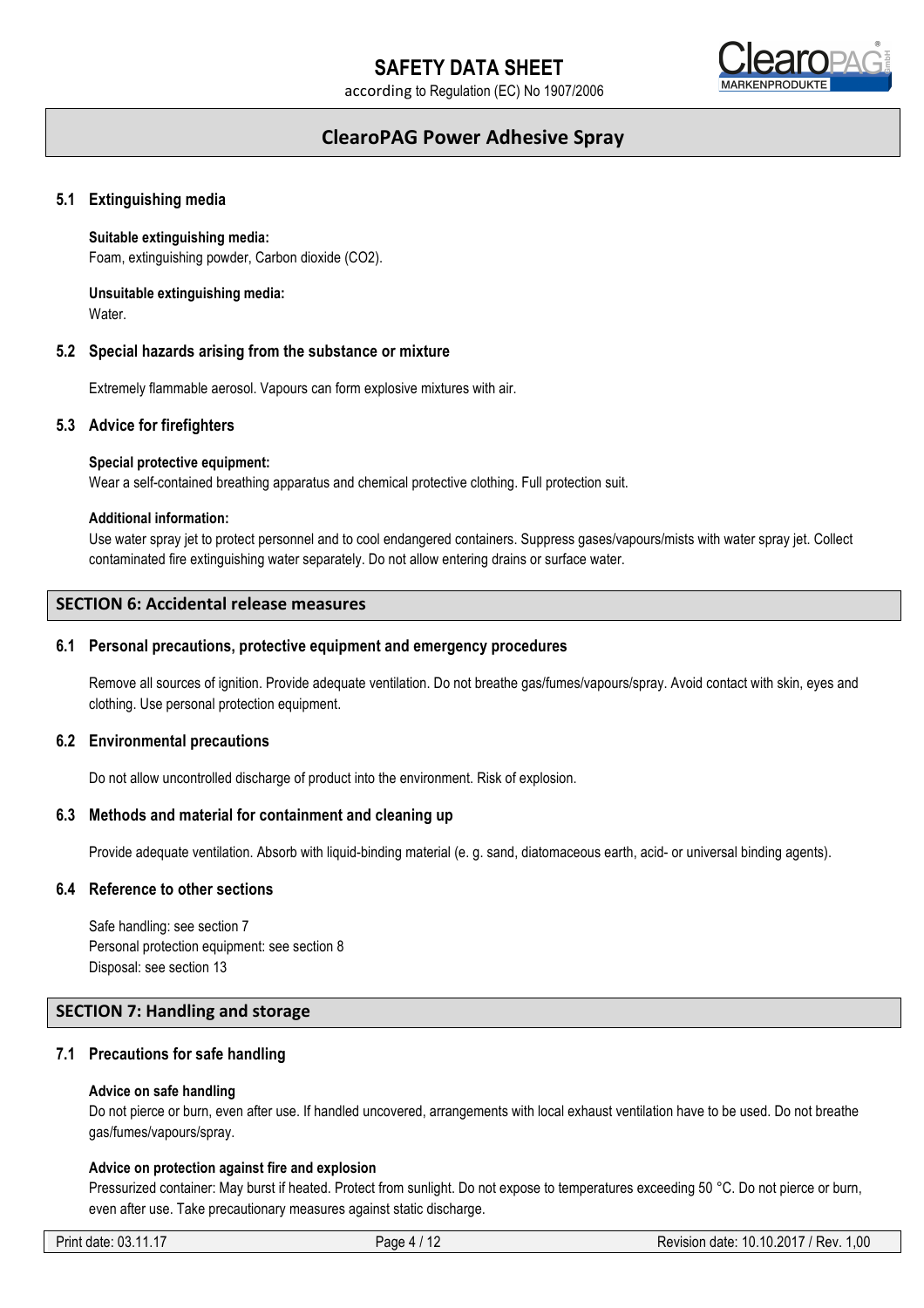

## **ClearoPAG Power Adhesive Spray**

## **7.2 Conditions for safe storage, including any incompatibilities**

#### **Requirements for storage rooms and vessels:**

Observe regulations on storage of pressurized cans.

#### **Advice on storage compatibility:**

Do not store together with: oxidising agents, pyrophoric or self-heating substances.

### **Further information on storage conditions:**

Protect from sunlight. Do not expose to temperatures exceeding 50 °C/122 °F.

#### **7.3 Specific end use(s)**

Not applicable.

## **SECTION 8: Exposure controls/personal protection**

#### **8.1 Control parameters**

#### **Exposure limits (EH40):**

| CAS-No.   | Substance                    | ppm  | mg/m <sup>3</sup> | Category        | Origin |  |
|-----------|------------------------------|------|-------------------|-----------------|--------|--|
| 115-10-6  | Dimethyl ether               | 400  | 766               | <b>TWA (8h)</b> | WEL    |  |
|           |                              | 500  | 958               | STEL (15 min)   |        |  |
| 8050-09-7 | Rosin-based solder flux fume |      | 0.05              | <b>TWA (8h)</b> | WEL    |  |
|           |                              |      | 0.15              | STEL (15 min)   |        |  |
| 67-64-1   | Acetone                      | 500  | 1210              | <b>TWA (8h)</b> | WEL    |  |
|           |                              | 1500 | 3620              | STEL (15 min)   |        |  |
| 110-82-7  | Cyclohexane                  | 100  | 350               | <b>TWA (8h)</b> | WEL    |  |
|           |                              | 300  | 1050              | STEL (15 min)   |        |  |

#### **8.2 Exposure controls**

#### **Appropriate engineering controls:**

If local exhaust ventilation is not possible or not sufficient, the entire working area should be ventilated by technical means. Do not breathe gas/vapour/aerosols.

#### **Protective and hygiene measures:**

Remove contaminated, saturated clothing immediately. Draw up and observe skin protection programme. Wash hands and face before breaks and after work and take a shower if necessary. When using do not eat or drink.

#### **Eye/face protection:** Goggles

**Hand protection:** Safety gloves (DIN EN 374); suitable material: butyl rubber

Thickness of the glove material: 0.5 mm

Breakthrough time (maximum wearing time) > 240 min.

For special purposes, it is recommended to check the resistance to chemicals of the protective gloves mentioned above together with the supplier of these gloves.

**Skin protection:** Wear anti-static footwear and clothing.

**Respiratory protection:** In case of inadequate ventilation wear respiratory protection. Recommended filter type: filter A-P2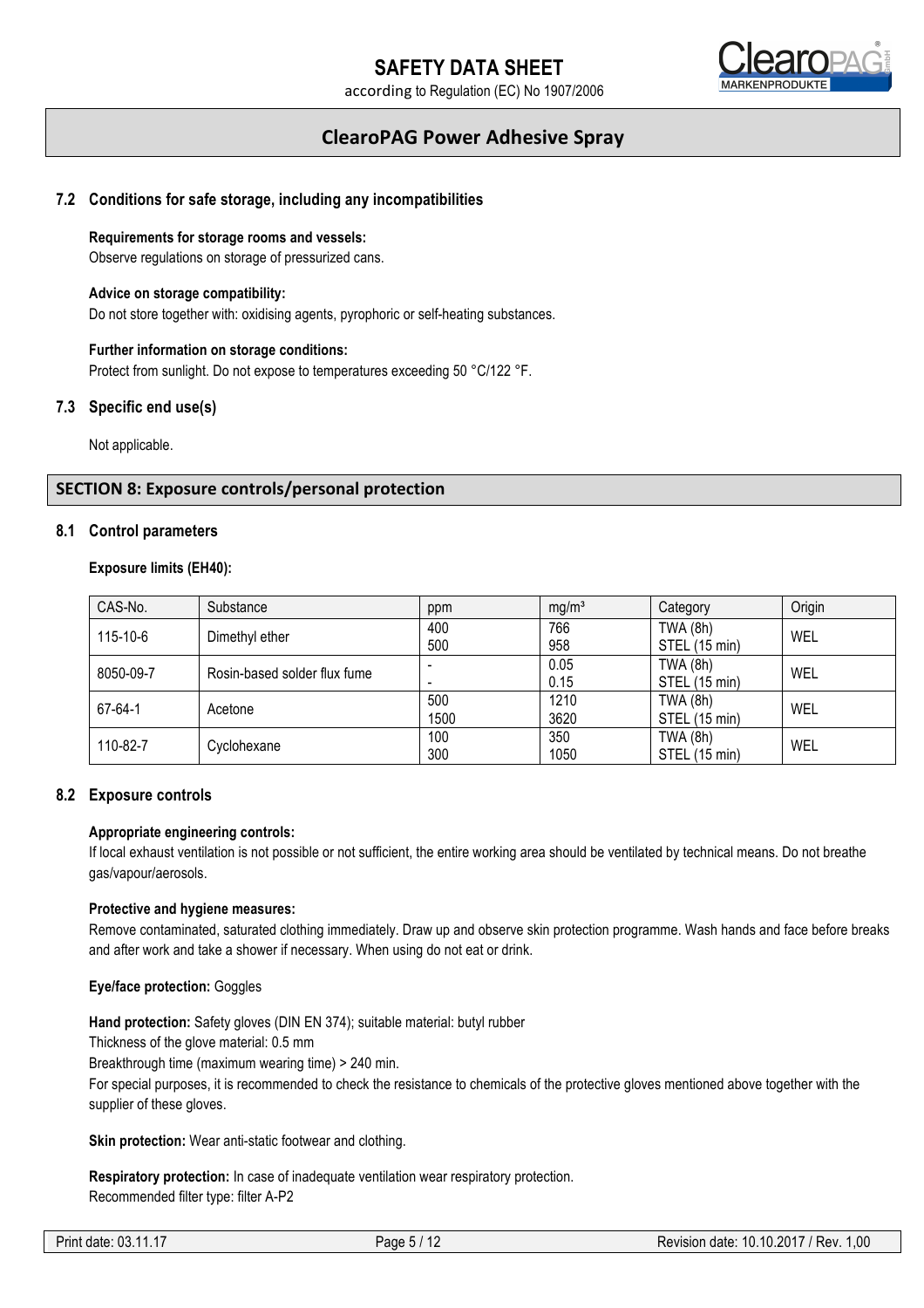# **SAFETY DATA SHEET**

according to Regulation (EC) No 1907/2006



## **ClearoPAG Power Adhesive Spray**

#### **Environmental exposure controls:**

See section 7: No additional measures necessary.

## **SECTION 9: Physical and chemical properties**

## **9.1 Information on basic physical and chemical properties**

| Physical state:              | Aerosol                                                 |
|------------------------------|---------------------------------------------------------|
| Colour:                      | Transparent                                             |
| Odour:                       | Like: Solvent                                           |
| pH value:                    | Not applicable                                          |
| Melting point:               | Not applicable                                          |
| Boiling point:               | Not applicable                                          |
| Flash point:                 | Not applicable                                          |
| Explosive properties:        | In use, may form flammable/explosive vapour-air mixture |
| Lower explosion limit:       | 1.1 vol%                                                |
| Upper explosion limit:       | 26.2 vol%                                               |
| Ignition temperature:        | $>$ 200 °C                                              |
| Vapour pressure (at 20 °C):  | Not determined                                          |
| Vapour pressure (at 50 °C):  | Not determined                                          |
| Density (at 20 °C):          | $0.7$ g/cm <sup>3</sup> (calculated)                    |
| Water solubility (at 20 °C): | Practically insoluble                                   |
| Partition coefficient:       | Not determined                                          |
| Viscosity, dynamic:          | Not applicable                                          |
| Viscosity, kinematic:        | Not applicable                                          |
| Evaporation rate:            | Not determined                                          |

## **9.2 Other information**

| -11<br>50110<br>content: | NΩ<br>⊡etermine |  |
|--------------------------|-----------------|--|
|--------------------------|-----------------|--|

#### **SECTION 10: Stability and reactivity**

#### **10.1 Reactivity**

Extremely flammable aerosol.

## **10.2 Chemical stability**

The product is stable under storage at normal ambient temperatures.

#### **10.3 Possibility of hazardous reactions**

No known hazardous reactions.

## **10.4 Conditions to avoid**

Keep away from sources of heat (e.g. hot surfaces), sparks and open flames. Vapours can form explosive mixtures with air.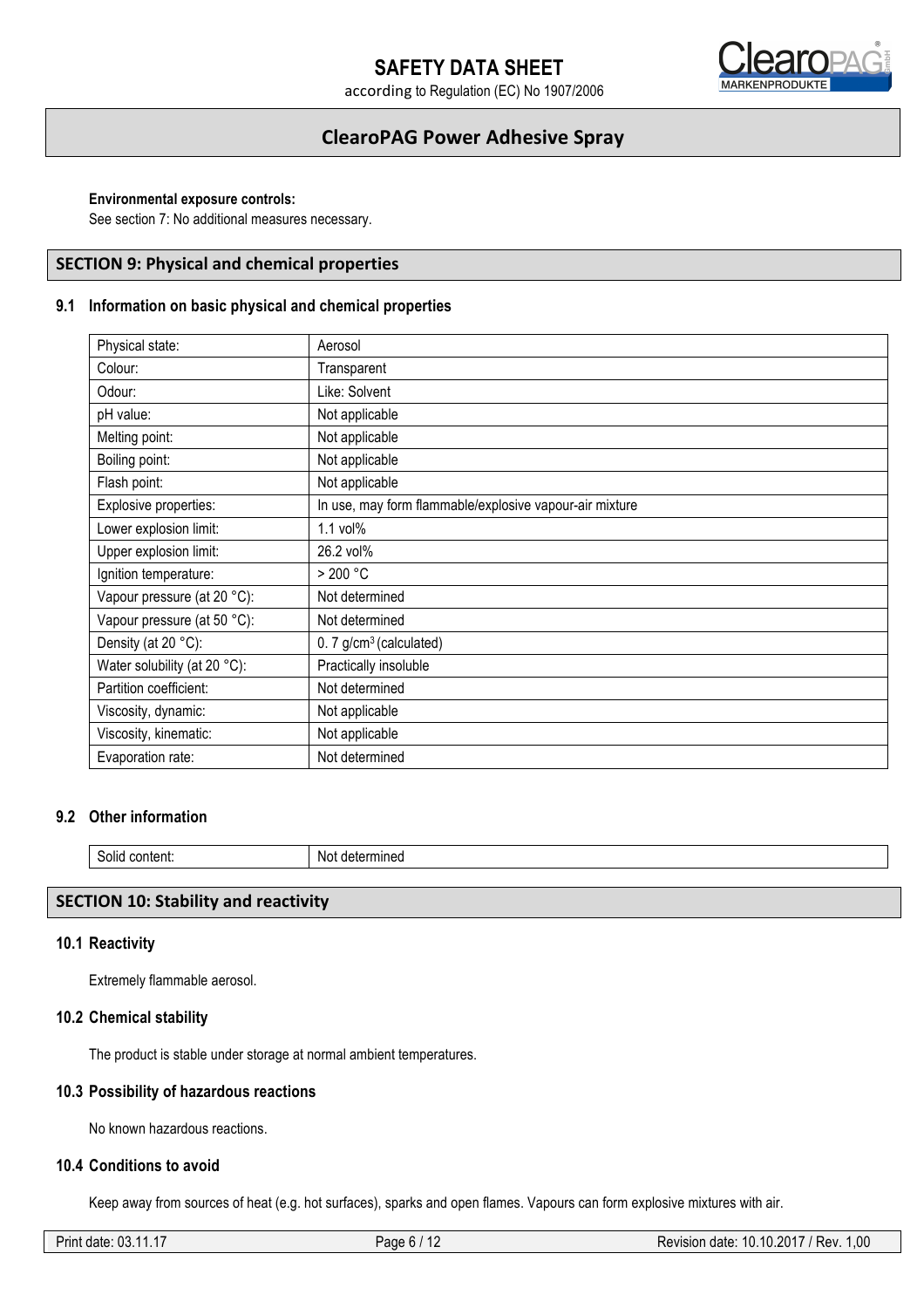

## **ClearoPAG Power Adhesive Spray**

#### **10.5 Incompatible materials**

No information available.

#### **10.6 Hazardous decomposition products**

No known hazardous decomposition products.

## **SECTION 11: Toxicological information**

#### **11.1 Information on toxicological effects**

#### **Acute toxicity:**

Based on available data, the classification criteria are not met.

| Route of exposure                                | Parameter        | Method              | Value         | Exposure time | Species | Value determination  |
|--------------------------------------------------|------------------|---------------------|---------------|---------------|---------|----------------------|
| Rosin                                            |                  |                     |               |               |         |                      |
| Oral                                             | LD50             |                     | 2800 mg/kg    |               | Rat     | Study pre-dated mode |
| Dermal                                           | LD <sub>50</sub> | OECD 402            | > 2000 mg/kg  |               | Rat     |                      |
| Isohexane                                        |                  |                     |               |               |         |                      |
| Oral                                             | LD50             |                     | > 5000 mg/kg  |               | Rat     |                      |
| Dermal                                           | LD <sub>50</sub> |                     | > 3000 mg/kg  |               | Rat     |                      |
| Inhalation                                       | LC50             |                     | $> 20$ mg/l   | 4 h           | Rat     |                      |
| Acetone                                          |                  |                     |               |               |         |                      |
| Oral                                             | LD <sub>50</sub> |                     | 5800 mg/kg    |               | Rat     | <b>RTECS</b>         |
| Dermal                                           | LD <sub>50</sub> |                     | > 15800 mg/kg |               | Rabbit  | <b>IUCLID</b>        |
| Inhalation                                       | LC50             |                     | 76 mg/l       | 4 h           | Rat     |                      |
| Hydrocarbons, C7, n-alkanes, isoalkanes, cyclics |                  |                     |               |               |         |                      |
| Oral                                             | LD <sub>50</sub> |                     | > 5840 mg/kg  |               | Rat     |                      |
| Dermal                                           | LD <sub>50</sub> |                     | > 2920 mg/kg  |               | Rat     |                      |
| Inhalation                                       | LC50             | OECD 403            | 16 mg/l       | 4 h           | Rat     |                      |
| Zinc oxide                                       |                  |                     |               |               |         |                      |
| Oral                                             | LD50             | OECD <sub>423</sub> | > 5000 mg/kg  |               | Mouse   |                      |
| Dermal                                           | LD <sub>50</sub> | OECD 402            | > 2000 mg/kg  |               | Rat     |                      |

## **Irritation and corrosivity:**

Causes skin irritation. Causes serious eye irritation.

#### **Sensitising effects:**

May cause an allergic skin reaction.

#### **STOT-single exposure:**

May cause drowsiness or dizziness.

## **STOT-repeated exposure:**

Based on available data, the classification criteria are not met.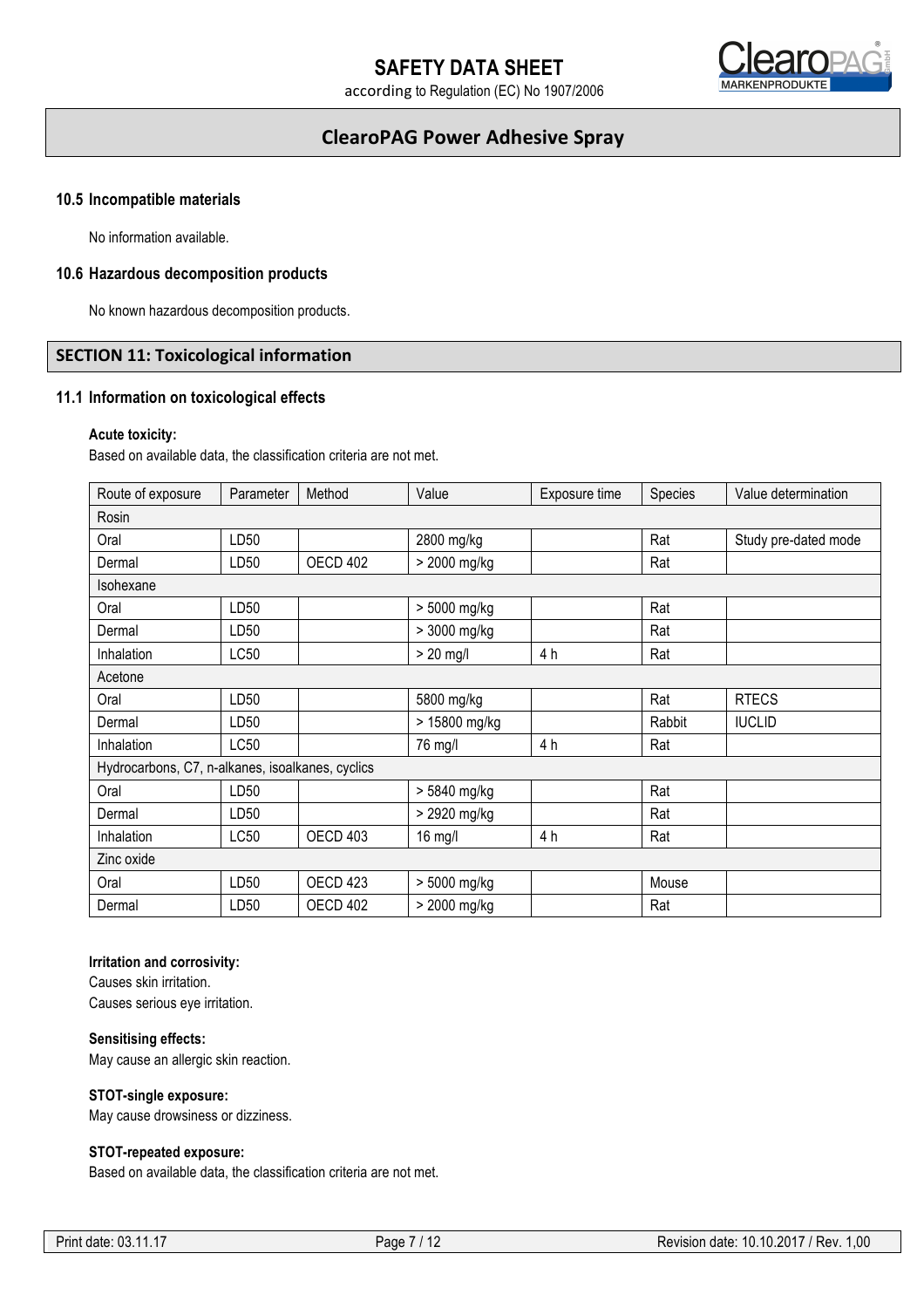

## **ClearoPAG Power Adhesive Spray**

### **Carcinogenic/mutagenic/toxic effects for reproduction:**

Based on available data, the classification criteria are not met.

#### **Aspiration hazard:**

Based on available data, the classification criteria are not met.

## **SECTION 12: Ecological information**

## **12.1 Toxicity**

There are no data available on the preparation/mixture itself.

|                                                  | Method      | Value          | Duration       | Species                         | Source              |
|--------------------------------------------------|-------------|----------------|----------------|---------------------------------|---------------------|
| Dimethyl ether                                   |             |                |                |                                 |                     |
| Acute Tox. fishes                                | LC50        | > 4100 mg/l    | 96 h           |                                 |                     |
| Acute Tox.<br>invertebrates                      | <b>EC50</b> | > 4400 mg/l    | 48 h           |                                 |                     |
| Rosin                                            |             |                |                |                                 |                     |
| Acute Tox. fishes                                | LC50        | $< 10$ mg/l    | 96 h           | Brachydanio rerio               | OECD <sub>203</sub> |
| Acute Tox. algae                                 | ErC50       | > 1000 mg/l    | 72 h           | Selenastrum capricornutum       | <b>OECD 201</b>     |
| Acute Tox.<br>invertebrates                      | <b>EC50</b> | 911 mg/l       | 48 h           | Daphnia magna                   | OECD <sub>202</sub> |
| Acute Tox. bacteria                              |             | (> 10000 mg/l) | 3 <sub>h</sub> | Activated sludge                | <b>OECD 209</b>     |
| Isohexane, < 5% n-hexane                         |             |                |                |                                 |                     |
| Acute Tox. fishes                                | LC50        | 18.27 mg/l     | 96 h           | Oncorhynchus mykiss             | <b>ECHA</b>         |
| Acute Tox. algae                                 | ErC50       | 13.56 mg/l     | 72 h           | Selenastrum capricornutum       | <b>ECHA</b>         |
| Acute Tox.<br>invertebrates                      | <b>EC50</b> | 31.9 mg/l      | 48 h           | Daphnia magna                   | <b>ECHA</b>         |
| <b>Toxicity fishes</b>                           | <b>NOEC</b> | 4.089 mg/l     | 28 d           | Oncorhynchus mykiss             | <b>ECHA</b>         |
| <b>Toxicity invertebrates</b>                    | <b>NOEC</b> | 7.138 mg/l     | 21d            | Daphnia magna                   | <b>ECHA</b>         |
| Acetone                                          |             |                |                |                                 |                     |
| Acute Tox. fishes                                | LC50        | 8120 mg/l      | 96 h           | Pimephales promelas             | OECD 203            |
| Acute Tox.<br>invertebrates                      | <b>EC50</b> | 8800 mg/l      | 48 h           | Daphnia magna                   |                     |
| Toxicity algae                                   | <b>NOEC</b> | 430 mg/l       | 4 d            |                                 |                     |
| Toxicity invertebrates                           | <b>NOEC</b> | 2212 mg/l      | 28 d           | Daphnia magna                   | <b>ECHA</b>         |
| Hydrocarbons, C7, n-alkanes, isoalkanes, cyclics |             |                |                |                                 |                     |
| Acute Tox. fishes                                | LC50        | $> 13.4$ mg/l  | 96 h           | Oncorhynchus mykiss             | OECD <sub>203</sub> |
| Acute Tox. algae                                 | ErC50       | $12$ mg/l      | 72 h           | Pseudokirchneriella subcapitata | <b>OECD 201</b>     |
| Acute Tox.<br>invertebrates                      | <b>EC50</b> | $3$ mg/l       | 48 h           | Daphnia magna                   | OECD <sub>202</sub> |
| <b>Toxicity fishes</b>                           | <b>NOEC</b> | 1.534 mg/l     | 28 d           | Oncorhynchus mykiss             |                     |
| Toxicity invertebrates                           | <b>NOEC</b> | $1$ mg/l       | 21d            | Daphnia magna                   | OECD <sub>211</sub> |
| Cyclohexane                                      |             |                |                |                                 |                     |
| Acute Tox. fishes                                | LC50        | 4.53 mg/l      | 96 h           | Pimephales promelas             | OECD <sub>203</sub> |
| Acute Tox. algae                                 | ErC50       | $3.4$ mg/l     | 72 h           | Selenastrum capricornutum       | <b>OECD 201</b>     |
| Acute Tox.<br>invertebrates                      | <b>EC50</b> | $0.9$ mg/l     | 48 h           | Daphnia magna                   | OECD <sub>202</sub> |
| Zinc oxide                                       |             |                |                |                                 |                     |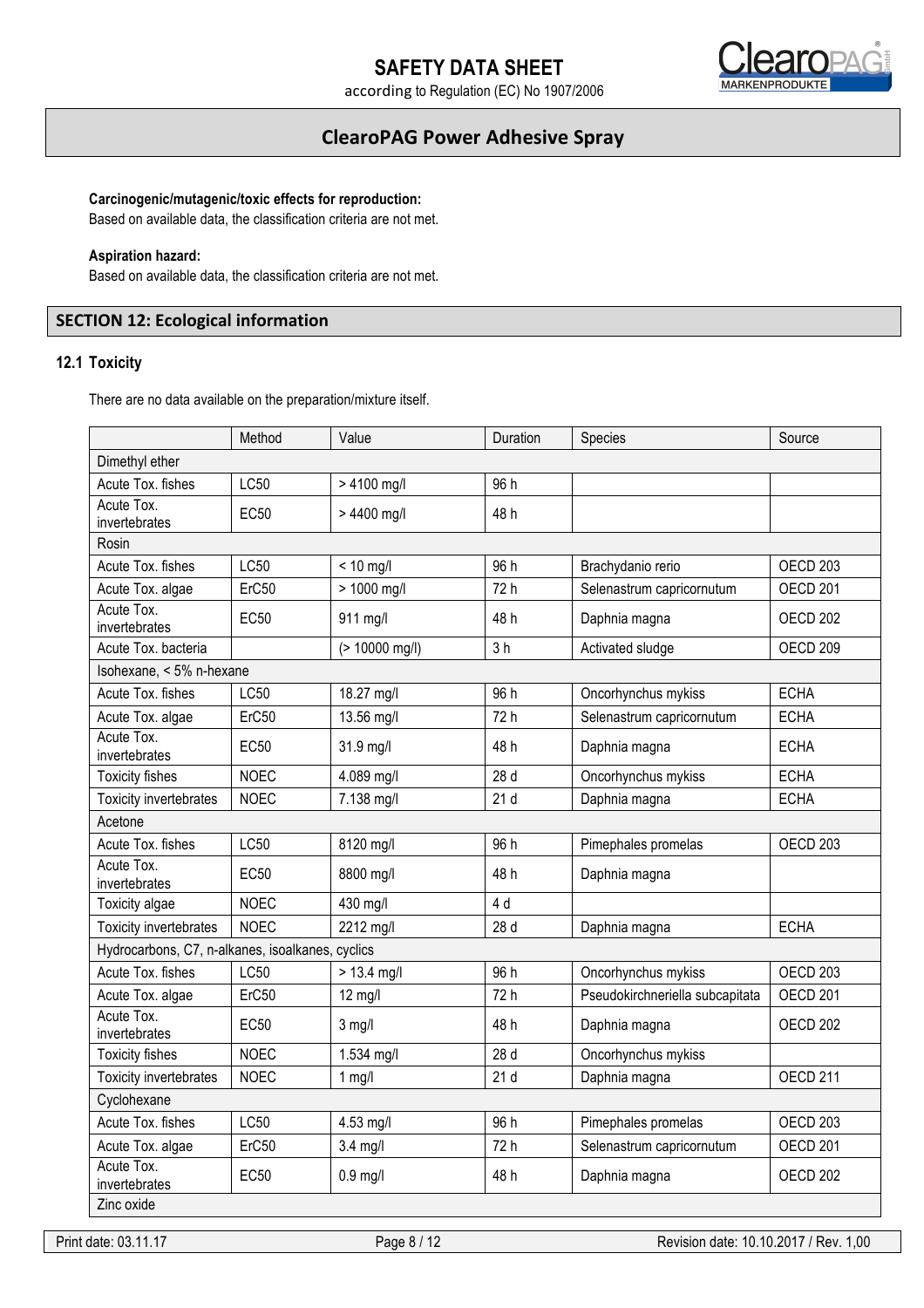

## **ClearoPAG Power Adhesive Spray**

| Acute Tox. fishes           | LC50        | 4.92 mg/l             | 96 h | Danio rerio           | <b>ECHA</b>     |
|-----------------------------|-------------|-----------------------|------|-----------------------|-----------------|
| Acute Tox.<br>invertebrates | EC50        | $7.5$ mg/l            | 48 h | Daphnia magna         | OECD 202        |
| Toxicity algae              | <b>NOEC</b> | $(0,08 \text{ mg/l})$ | 4 d  | Dunliella tertiolecta |                 |
| Toxicity invertebrates      | <b>NOEC</b> | $(0.058$ mg/l)        | 21d  | Daphnia magna         | <b>OECD 211</b> |
| Acute Tox, bacteria         |             | $(5.2 \text{ mg/l})$  | 3 h  | Activated sludge      | OECD 209        |

## **12.2 Persistence and degradability**

The product has not been tested.

| CAS No.  | Chemical name                                      |       |     |        |  |  |
|----------|----------------------------------------------------|-------|-----|--------|--|--|
|          | Method                                             | Value | [d] | Source |  |  |
|          | Evaluation                                         |       |     |        |  |  |
| 107-83-5 | Isohexane, < 5% n-hexane                           |       |     |        |  |  |
|          | Biodegradation                                     | 98 %  | 28  |        |  |  |
|          | Readily biodegradable (according to OECD criteria) |       |     |        |  |  |
| 67-64-1  | Acetone                                            |       |     |        |  |  |
|          | 91 %<br>28<br>Biodegradation                       |       |     |        |  |  |
|          | Readily biodegradable (according to OECD criteria) |       |     |        |  |  |
|          | Hydrocarbons, C7, n-alkanes, isoalkanes, cyclics   |       |     |        |  |  |
|          | Biodegradation                                     | 98 %  | 28  |        |  |  |
|          | Readily biodegradable (according to OECD criteria) |       |     |        |  |  |

## **12.3 Bioaccumulative potential**

The product has not been tested.

### **Partition coefficient n-octanol/water:**

| CAS No.   | Chemical name            | Log Pow |
|-----------|--------------------------|---------|
| 115-10-6  | Dimethyl ether           | 0,07    |
| 8050-09-7 | Rosin                    | 5,046   |
| 107-83-5  | Isohexane, < 5% n-hexane |         |
| 67-64-1   | Acetone                  | $-0,24$ |

#### **12.4 Mobility in soil**

The product has not been tested.

## **12.5 Result of PBT and vPvB assessment**

The substances in the mixture do not meet the PBT/vPvB criteria according to REACH, annex XIII.

## **12.6 Other adverse effects**

No information available.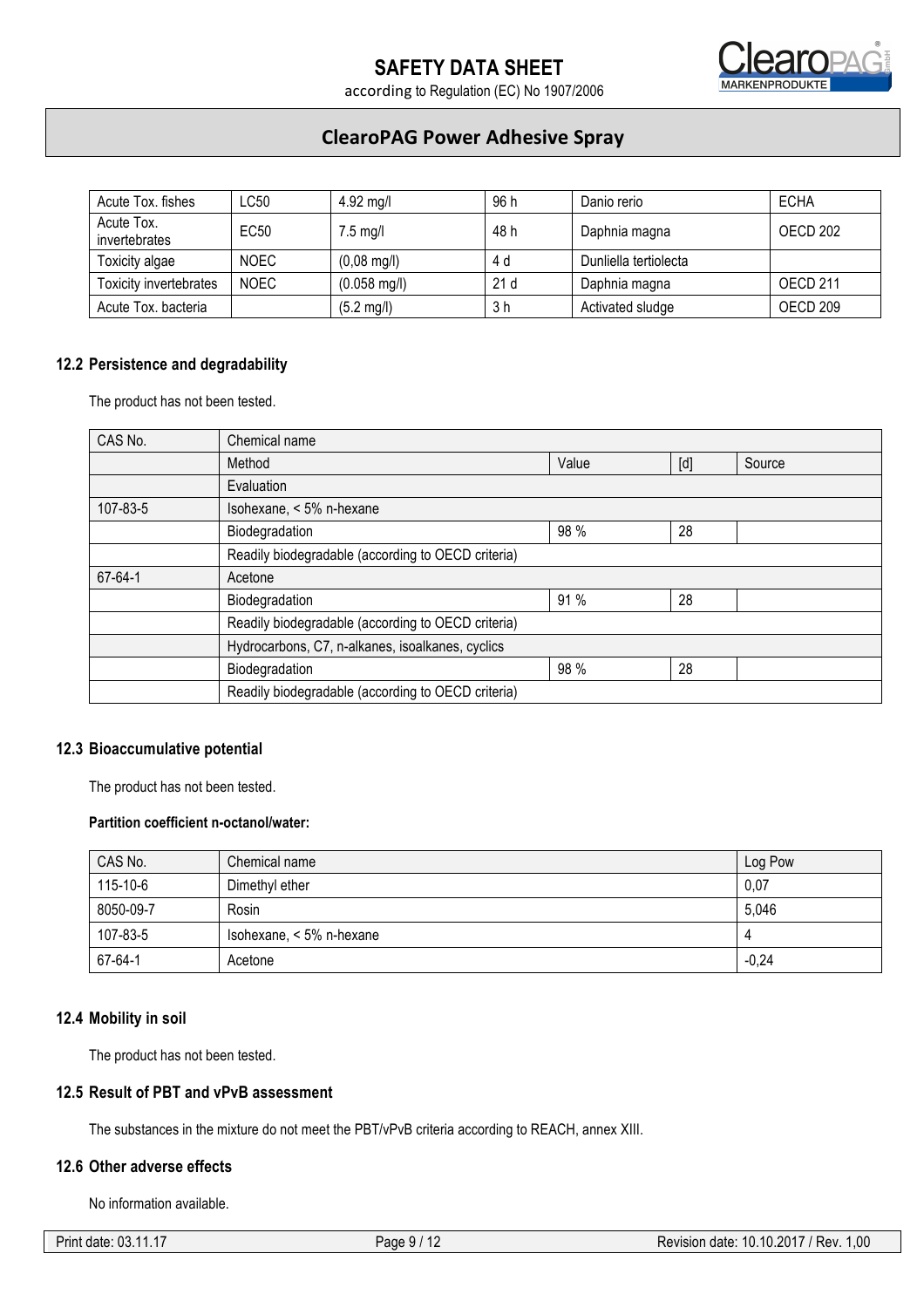

## **ClearoPAG Power Adhesive Spray**

## **SECTION 13: Disposal considerations**

## **13.1 Waste treatment methods**

#### **Advice on disposal:**

Do not allow to enter into surface water or drains. Do not allow to enter into soil/subsoil. Dispose of waste according to applicable legislation.

#### **Waste disposal number of waste from residues/unused products:**

16 05 04 Wastes not otherwise specified in the list; gases in pressure containers and discarded chemicals; gases in pressure containers (including halons) containing hazardous substances – classified as hazardous waste

#### **Waste disposal number of contaminated packaging:**

16 05 05 Waste packaging; absorbents, wiping cloths, filter materials and protective clothing not otherwise specified; packaging (including separately collected municipal packaging waste); packaging containing residues of or contaminated by hazardous substances – classified as hazardous waste

#### **Contaminated packaging:**

Non-contaminated packages may be recycled. Handle contaminated packages in the same way as the substance itself.

## **SECTION 14: Transport information**

### **Land transport (ADR/RID)**

| 14.1 UN number:                | <b>UN 1950</b>  |
|--------------------------------|-----------------|
| 14.2 UN proper shipping name:  | <b>AEROSOLS</b> |
| 14.3 Transport hazard classes: | 2               |
| 14.4 Packing group:            | ٠               |
| Hazard label:                  | 2.1<br>≝        |
| Classification code:           | 5F              |
| Limited quantity (LQ):         | 1 L             |
| Transport category:            | 2               |
| Tunnel restriction code:       | D               |

### **Other applicable information (land transport):**

Transport as "Limited Quantities" acc. chapter 3.4 ADR/RID.

#### **Inland waterways transport (ADN)**

| 14.1 UN number:                | <b>UN 1950</b> |
|--------------------------------|----------------|
| 14.2 UN proper shipping name:  | AEROSOLS       |
| 14.3 Transport hazard classes: |                |
| 14.4 Packing group:            |                |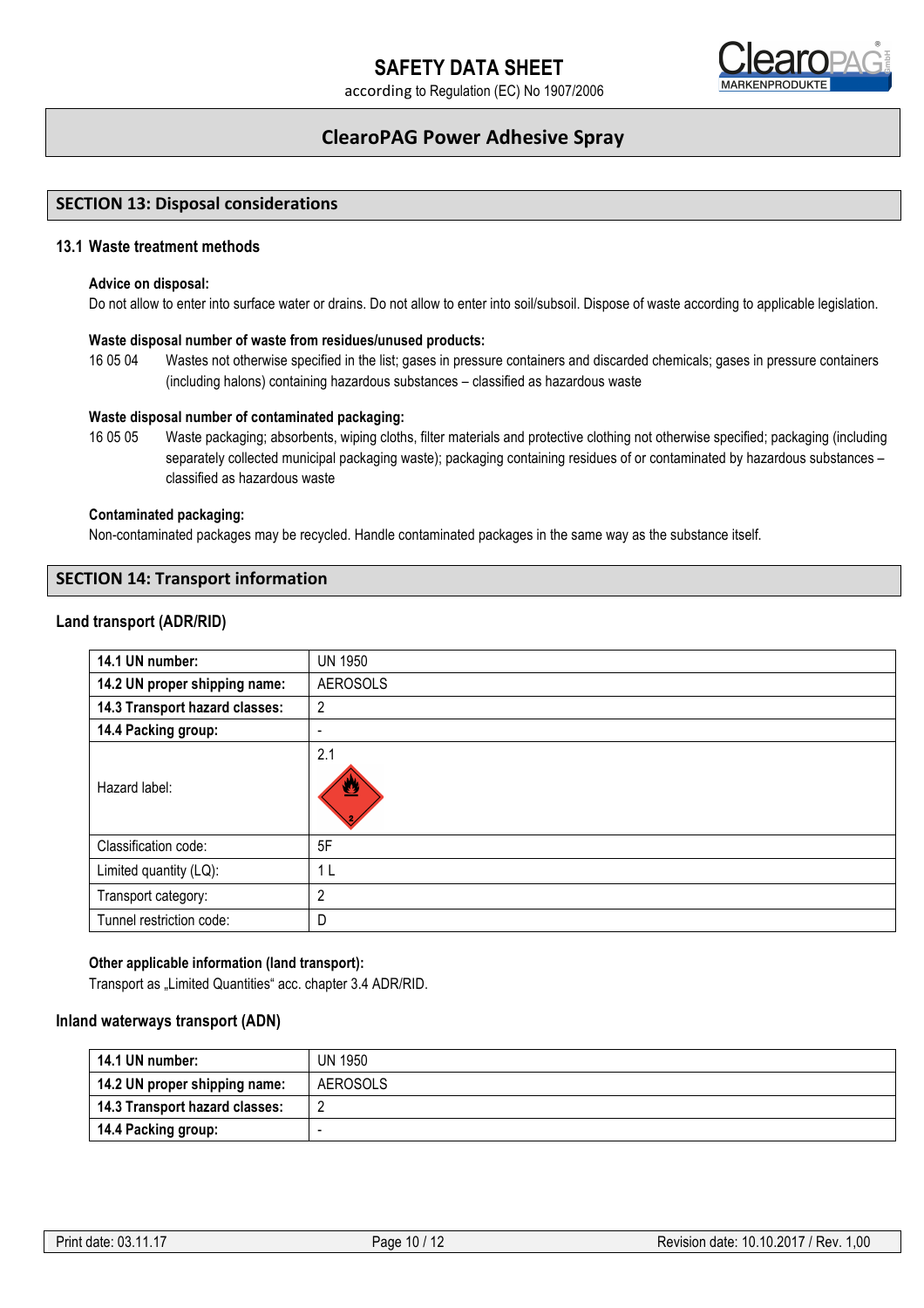

## **ClearoPAG Power Adhesive Spray**

| Hazard label:          | 2.1 |
|------------------------|-----|
| Classification code:   | 5F  |
| Limited quantity (LQ): |     |

## **Marine transport (IMDG)**

| 14.1 UN number:                | <b>UN 1950</b>           |
|--------------------------------|--------------------------|
| 14.2 UN proper shipping name:  | <b>AEROSOLS</b>          |
| 14.3 Transport hazard classes: | 2.1                      |
| 14.4 Packing group:            | $\overline{\phantom{0}}$ |
| Hazard label:                  | 2.1<br>營                 |
| Marine pollutant:              | $\overline{\phantom{0}}$ |
| Limited quantity (LQ):         | 1000 mL                  |
| EmS:                           | $F-D, S-U$               |

## **Air transport (ICAO)**

| 14.1 UN number:                  | <b>UN 1950</b>      |
|----------------------------------|---------------------|
| 14.2 UN proper shipping name:    | AEROSOLS, flammable |
| 14.3 Transport hazard classes:   | 2.1                 |
| 14.4 Packing group:              |                     |
| Hazard label:                    | 2.1<br>營            |
| Limited quantity (LQ) Passenger: | 30 kg G             |

## **14.5 Environmental hazards**

Environmentally hazardous: no

## **14.6 Special precautions for user**

Warning: Flammable gas

## **14.7 Transport in bulk according to Annex II of MARPOL73/78 and the IBC code**

Not relevant.

| <b>SECTION 15: Regulatory information</b> |  |
|-------------------------------------------|--|
|-------------------------------------------|--|

## **15.1 Safety, health and environmental regulations/legislation specific for the substance or mixture**

| $\ddot{\phantom{0}}$<br>Print<br>date<br><b>UJ.II.I</b> | Paα | 00.1<br>.10.2017<br>. .<br>IU.1<br>Rev<br>date<br>Revision |
|---------------------------------------------------------|-----|------------------------------------------------------------|
|                                                         |     |                                                            |